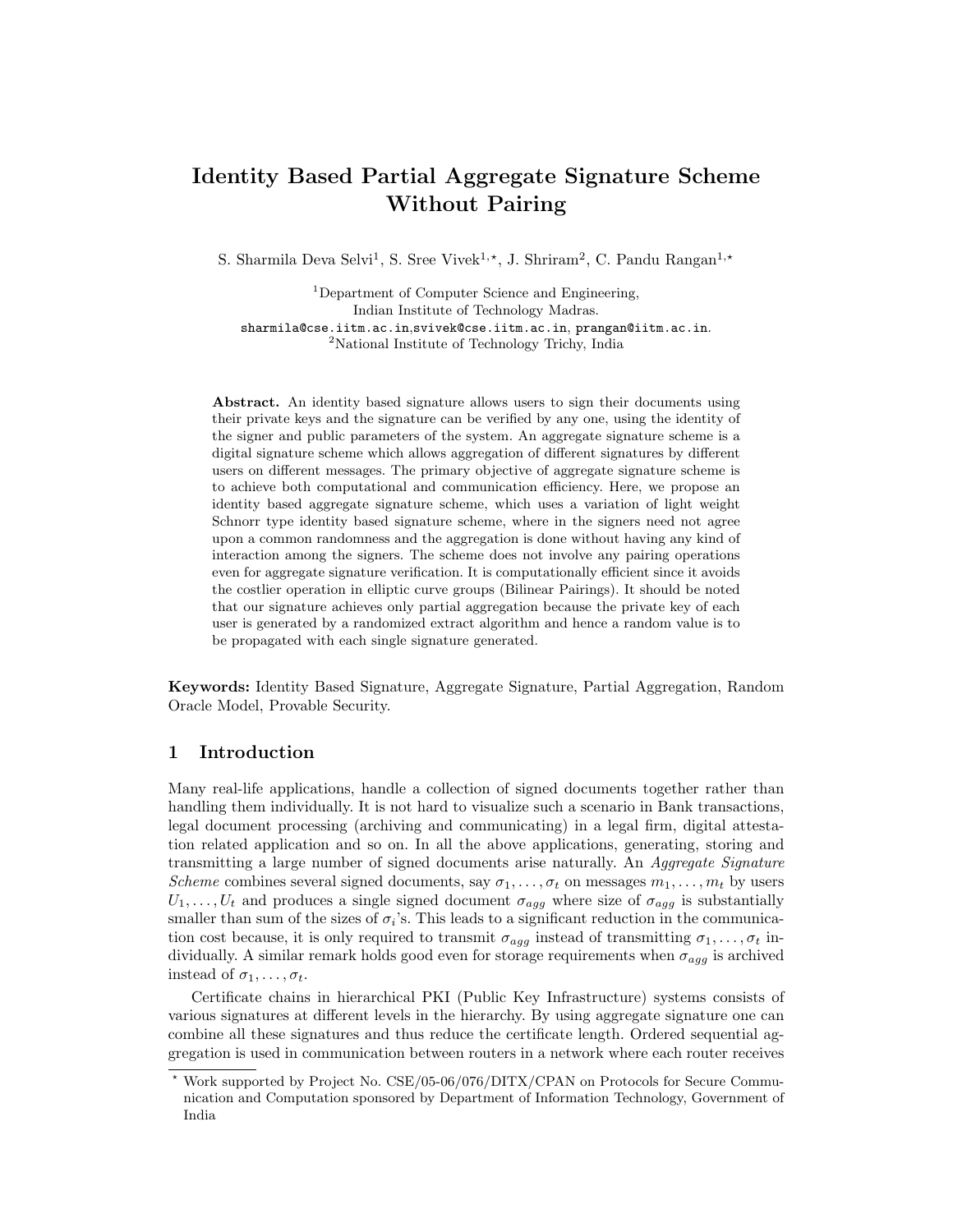the data and the signature of the previous router. The current router aggregates its own signature to the previous aggregate signature and routes it to the next router. This aggregated signature can be used to find the path travelled by the data from source to destination by verifying a single aggregate signature. Aggregate signatures can also be used in wireless network scenarios. Since the major constraint in wireless networks is communication complexity, the use of efficient aggregate signature helps in reducing the amount of data to be communicated.

Identity based aggregate signatures are considered to be more effective than PKI based aggregation because in the formar, only identities (which are very short when compared to group elements) of the signers have to be send along with the aggregate signatures, in order to facilitate verification. In PKI based system, efficient aggregation can be done but the identities, public keys and the certificates (issued by the Certifying Authority) of the public keys of the signers has to be send along with the aggregate signature. The signatures and certificates can be easily aggregated in PKI based system but then there is no known technique to aggregate the public keys. Many well known PKI based aggregate signatures are available in the literature  $[16, 2, 7, 15]$ . However, as the focus of this paper is on identity based aggregate signature scheme, we will not compare the PKI based schemes with ours. To the best of our knowledge, there are four provably secure identity based aggregate signature schemes  $[11]$ ,  $[21]$ ,  $[12]$  and  $[8]$ . It should be noted that all of them use bilinear pairing during the verification process. An identity based aggregate signature scheme is claimed to achieve partial aggregation if a part of the signature is aggregated, namely the part with the secret key component of signers is fully aggregated and the randomness part is propagated without aggregation. If both the parts in the signature are fully aggregated then the scheme is said to achieve full aggregation. We provide a brief survey about the efficiency and weakness of various identity based aggregate signature schemes.

Survey of Existing Schemes: Currently, in literature we have number of identity based aggregate signature schemes.

Xu et al. in [21] proposed an identity based aggregate signature scheme. This scheme uses Sakai et al.'s signature construct as the base signature scheme. This achieves partial aggregation but requires linear number of pairings during signature verification.

Xiangguo et al. gave a aggregate signature scheme [8] which uses the BLSR scheme [6] as the base signature scheme. In this scheme all the signers have to broadcast their own random values used for singing to all the cosigners so that everyone agrees upon a common randomness before the generation of aggregate signature. This result in quadratic communication complexity which is a big overhead. Mutual interaction between all the signers is not always a desirable event in aggregate signatures.

Javier Herranz came up with an identity based signature scheme [12] with partial aggregation. His scheme produces deterministic signature where the signature on a message will always be the same. It also uses linear number of pairing operations leading to inefficient verification.

Yiling et al. proposed an efficient aggregate signature scheme with full aggregation and constant pairing operations in [20]. But the scheme in [20] is not secure since universal forgery of the base signature scheme used in [20] is possible as shown in [18].

Wang et al. designed an identity based aggregate signature [19] and it is claimed to be the most efficient scheme. It uses constant pairing operation for signature verification. But the aggregate signature in this scheme [19] is not secure since universal forgery of signature of any user is possible in this scheme. The attack in Wang et al. scheme [19] is shown in [18].

Recently, Boldyreva et al. [4] proposed a sequential aggregate signature scheme, in-fact the security of their original schemes [3] and [5] were flawed due to the assumption used to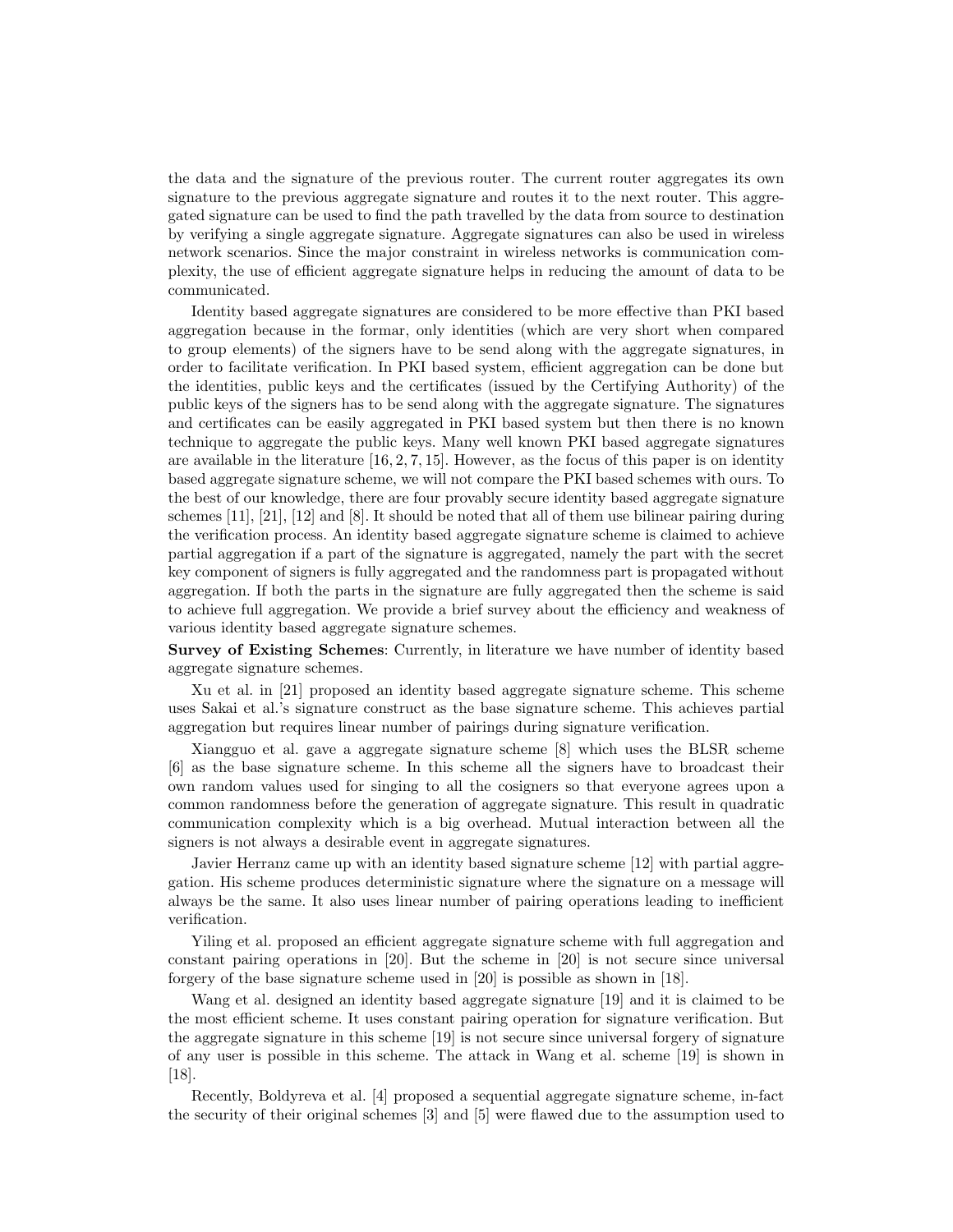prove them was actually not hard to solve in polynomial time, which was pointed out by Hwang et al. [13]. Their new scheme [4] was based on the hardness of a CDH-type problem that raised from their scheme and uses bilinear pairings. One more aggregate signature scheme, which achieves full aggregation is by Gentry and Ramzan [11]. The drawback of the scheme is, it requires interaction between all the signers whose signatures are to be aggregated before the signature generation process. The weakness of the scheme in [11] is briefly reported in the appendix of our paper. The first RSA based identity based aggregate signature scheme was proposed by Bagherzandi et al. [1]. This scheme uses two rounds of communication between the signers to generate a full aggregate signature, where the first round is to commit the random value shares (again by broadcasting the individual commitments as in [8]) and the second round is the aggregate signature generation round. Their scheme uses equivocable commitments and hence looses its generality and becomes less practical because of the overhead involved in broadcasting the commitments.

Our contribution: In this paper, we propose an identity based aggregate signature scheme whose key generation is similar to Javier Herranz's identity based partial aggregate signature scheme [12]. Our scheme does not require bilinear pairing operation during aggregate signature verification. This is achievable because the individual signature is a Schnorr-like signature. As in [12], our schemes do not have interaction among the signers before signature generation which reduces the communication complexity to a large extent. However, in this scheme we are able to achieve only partial aggregation. We are able to achieve only partial aggregation (as defined by Javier Herranz [12]) because the extract algorithm is a randomized algorithm and the signature generation algorithm is also randomized. We formally prove the security of our scheme in the random oracle model. We also point out certain weaknesses in [11], which makes it unsuitable in real life. The weaknesses of the scheme are briefly reported in the appendix.

## 2 Preliminary

#### 2.1 Bilinear Pairing

Let G be an additive cyclic group generated by P, with prime order q, and  $\mathbb{G}_T$  be a multiplicative cyclic group of the same order q. Let  $\hat{e}$  be a pairing defined as  $\hat{e} : \mathbb{G} \times \mathbb{G} \to \mathbb{G}_T$ . It satisfies the following properties. For any P, Q,  $R \in \mathbb{G}$  and  $a, b \in \mathbb{Z}_q^*$ 

- Bilinearity:  $\hat{e}(aP, bQ) = \hat{e}(P, Q)^{ab}$ .
- Non Degenerate:  $\hat{e}(P, P) \neq 1$ .
- Easily Computable:  $\hat{e}(P,Q)$  must be easily and efficiently computable.

#### 2.2 Computational Assumptions

In this section, we review the computational assumption that is relevant to the protocol we discuss.

Discrete Logarithm Problem (DLP): Let  $(\mathbb{G},*)$  be a multiplicative group of order  $p, g \in \mathbb{G}$  be a generator of  $\mathbb{G}$  and  $h = g^x \in \mathbb{G}$ , where  $x \in \mathbb{Z}_p$  be unknown. Given g and h, the discrete logarithm problem is to find  $x$ .

An algorithm A has an advantage  $\epsilon$  in solving  $DLP_{G_1}$  if

$$
Pr[\mathcal{A}(g,h) = x] \ge \epsilon.
$$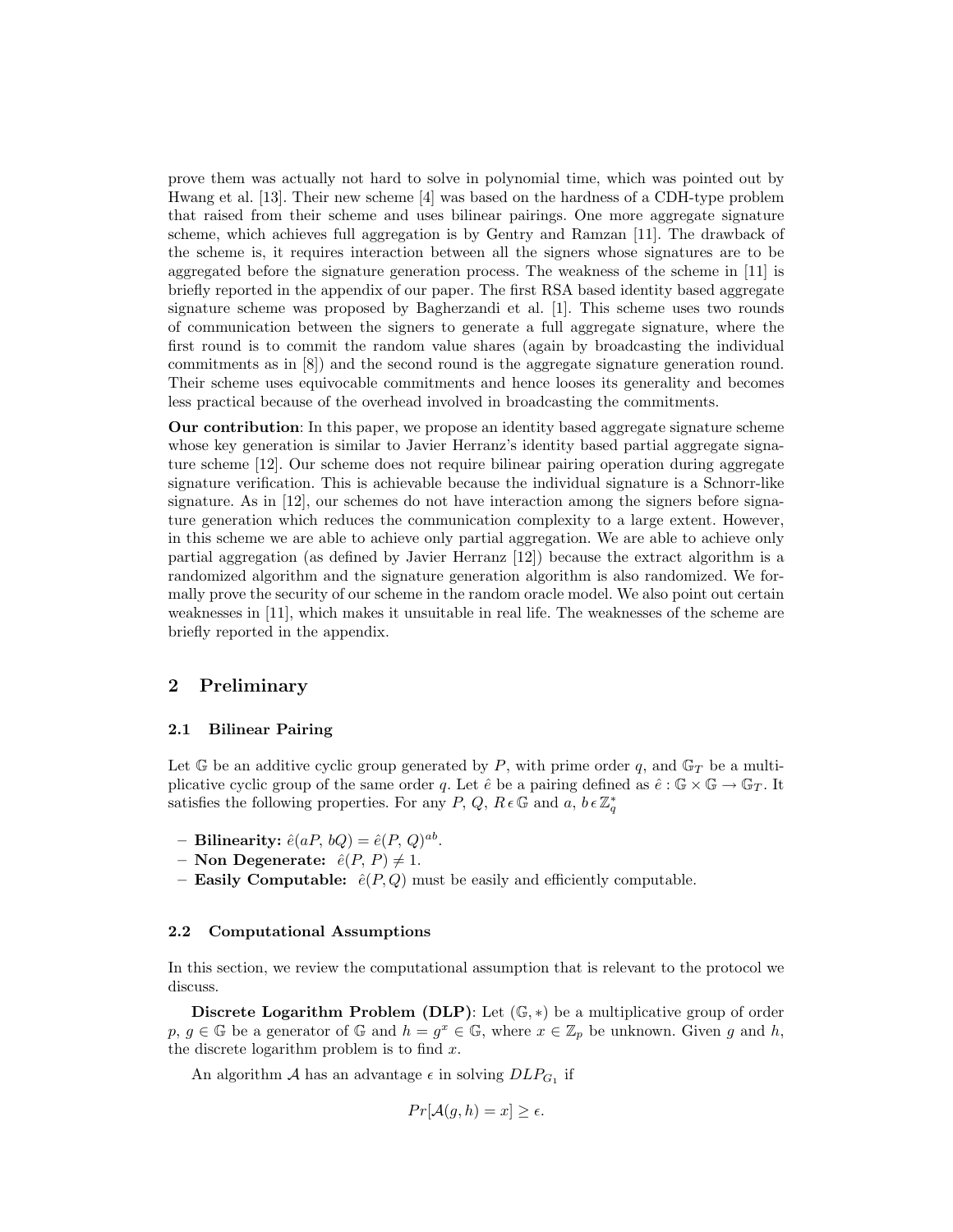# 3 Generic Model

An identity based aggregate signature scheme (IBAS) consists of following six algorithms.

- **Setup:** The private key generator (PKG) provides the security parameter  $\kappa$  as the input to this algorithm, generates the system parameters params and the master private key Msk. PKG publishes params and keeps Msk secret.
- **KeyGen:** The user  $U_i$  provides his identity  $ID_i$  to PKG. The PKG runs this algorithm with identity  $ID_i$ , params and Msk as the input and obtains the private key  $D_i$ . The private key  $D_i$  is sent to user  $U_i$  through a secure channel.
- **Sign:** For generating a signature on a message  $m_i$ , the user  $U_i$  provides his identity  $ID_i$ , his private key  $D_i$ , params and message  $m_i$  as input. This algorithm generates a valid signature  $\sigma_i$  on message  $m_i$  by user  $U_i$ .
- Verify: This algorithm on input of a signature  $\sigma$  on message m by user U with identity ID checks whether  $\sigma$  is a valid signature on message m by ID. If true it outputs "Valid", else it outputs "Invalid".
- **Aggregate:** On receiving the various signatures  $(\sigma_i)_{i=1 \text{ ton}}$  from different users  $(U_i)_{i=1 \text{ ton}}$ , any third party or one of the signers can run this algorithm and generate the aggregate signature  $\sigma_{agg}$  for the set of  $\langle message, identity \rangle$  pairs  $(m_i, ID_i)_{i=1 \text{ ton}}$ .
- **AggregateVerify:** This algorithm on input of an aggregate signature  $\sigma_{agg}$ , the list for  $(m_i, ID_i)_{i=1 \text{ to } n}$  and the params checks whether  $\sigma_{agg}$  is a valid aggregate signature on  $m_i$  by  $ID_i$  for all  $i = 1$  to n. If true, it outputs "Valid", else outputs "Invalid".
- Token Generation: In some models of identity based systems, the PKG may generate a random value that corresponds to the registered user at the time of registration / key generation. This value will be made public by the user. We refer this value as *'token'* and tokens are not used for any encryption schemes. These tokens will always be send as a part of the signature. This extended version of identity based signatures is not considered as violation because this token is used only for signing purpose. More on this have been discussed in section 5.

Important Remark: As encryption algorithms only use the publicly known identities of the user alone as public key, tokens are never used in encryption schemes. Since ours is an identity based signature scheme, introduction of token in our cryptosystem is not a violation of the definition of identity based system.

### 4 Security Model

### 4.1 Unforgeability

Gentry et al. in [11] proposed a formal model for aggregate signature scheme. Their scheme used a common randomness. We follow the security model proposed by Gentry et al. with slight variations since we do not have a common random value. An IBAS scheme is secure against existential forgery under adaptive-chosen-identity and adaptive-chosen-message attack if no probabilistic polynomial time algorithm  $A$  has non-negligible advantage in the following game.

- **Setup phase:** The challenger C runs the setup algorithm and generates the params and Msk. Challenger  $\mathcal C$  gives params to adversary  $\mathcal A$ .
- Training phase: After the setup, A starts interacting with C by querying the various oracles provided by  $\mathcal C$  in the following way:
	- KeyGen oracle: When A makes a query with  $ID_i$ , C outputs  $D_i$ , the private key of ID<sub>i</sub> to A, provided C knows the private key for the queried identity. Else it aborts.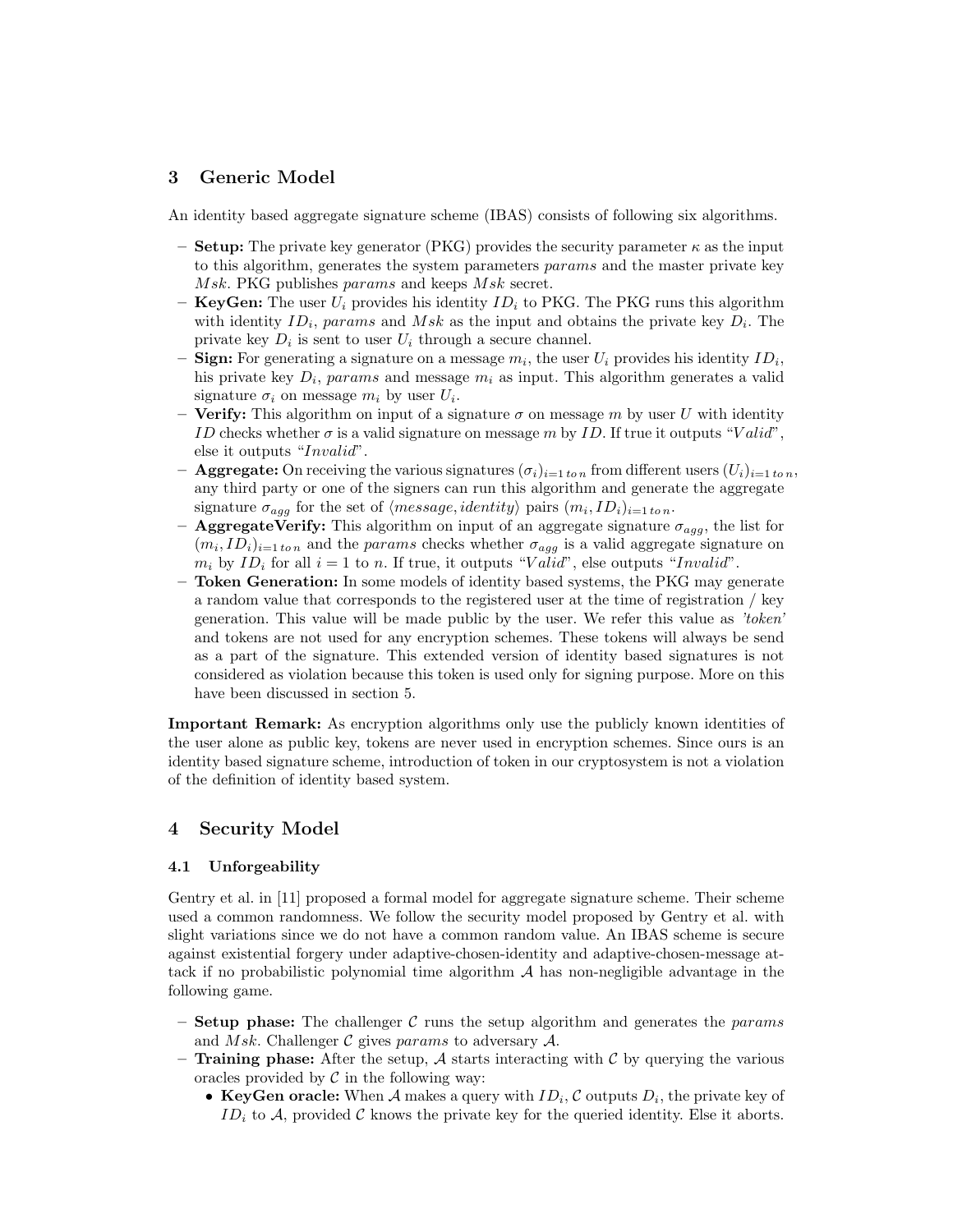- Signing oracle: When A makes a signing query with  $ID_i$ , message  $m_i$ , C outputs a valid signature  $\sigma_i$  on  $m_i$  by  $ID_i$ .
- **Forgery phase:** A outputs an aggregate signature  $\sigma_{Aqg}$  for signatures  $(\sigma)_{i=1 \text{ to } n}$  from the users  $(ID_i)_{i=1 \text{ ton}}$  on messages  $(m_i)_{i=1 \text{ ton}}$  where there exists at least one target identity  $ID_T \in \{ID_i\}_{i=1 \text{ to } n}$ , for which private key has not been queried for. The adversary A wins the game if  $\sigma_{agg}$  is a valid aggregate signature and A has not queried for the signature from the signing oracle for  $(ID_T, m_T)$  pair on which it has generated the forgery.

$$
Adv_{\mathcal{A}}^{IBAS} = \{Pr[\mathcal{A}(Verify(\sigma_{agg}) = valid)\}\
$$

# 5 Identity Based Aggregate Signature scheme Without Pairings (IBAS)

Normally, the public key of a user in identity based cryptography is obtained by hashing the user's identity, which uniquely identifies him. In the identity based signature by Galindo et al. [10], we find an interesting and subtle difference between all existing schemes and [10]. In [10], Galindo et al. have used a Schnorr signature which in turn uses a purely random value chosen by the PKG to generate the private key of the user. This random value can be interpreted as a *'token'* which we discussed in section 3 on generic model of identity based aggregate signature scheme. This token along with the identity of the user is hashed together to obtain the public key corresponding the user. It should be noted that this is not a violation of the property of identity based cryptosystem with respect to digital signature schemes because, in a digital signature scheme all the components of a signature on an arbitrary message are generated by the signer who is in possession of the private key. Hence, the signer has to send the random value obtained with his private key from the PKG along with each signature he generates. The interesting part is that, if the signer or any potential forger tries to alter the random value obtained from the PKG for the signer, both will fail miserably in generating a valid signature because neither signer nor the forger will be able to generate a valid private key corresponding to the altered random value. We emphasize again that tokens can never be used for encryption schemes and can always be used in signature schemes. In Galindo et al.'s [10] paper, the component  $g<sup>r</sup>$  is send by the PKG to the user. This component is called as *'token'* in our convention.

Important Remark: Similar kind of key constructs for identity based cryptosystem can be seen in [9], [12] and [14]. In [9], an identity based key agreement protocol was proposed by Dario et al., in [12] a deterministic aggregate signature scheme was proposed by Javier Herranz and in [14] an identity based online/offline signature was proposed by Liu et al.. In this section, we describe a new identity based aggregate signature scheme based on the identity based signature scheme by Galindo et al. [10]. This scheme consists of six algorithms which are described below.

- **IBAS.Setup:** Let  $\kappa$  be the security parameter of the system. Let  $\mathbb{G}$  be a multiplicative group of order  $q$ . Choose a random generator  $q$  of  $\mathbb{G}$ . Choose three cryptographic hash functions which are defined as  $H_1: \{0,1\}^* \times \mathbb{G} \longrightarrow \mathbb{Z}_q^*, H_2: \{0,1\}^* \times \{0,1\}^* \times \mathbb{G} \times$  $\mathbb{G} \longrightarrow \mathbb{Z}_q^*$  and  $H_3: \{0,1\}^* \times \{0,1\}^* \times \mathbb{Z}_q^* \times \mathbb{G} \times \mathbb{G} \longrightarrow \mathbb{Z}_q^*$ . Let  $s \in_R \mathbb{Z}_q^*$  be the master private key and the master public key is set to be  $g<sup>s</sup>$ . The public parameters are  $params = \langle g, g^s, \mathbb{G}, H_1, H_2, H_3 \rangle$  and the master private key s is kept secret.
- IBAS.KeyGen: The user  $U_i$  provides his identity  $ID_i$  to the Private Key Generator (PKG). The PKG runs this algorithm with  $ID_i$ , params and master private key s as the input. The algorithm does the following:
	- Choose a random  $x_i \in \mathbb{Z}_q$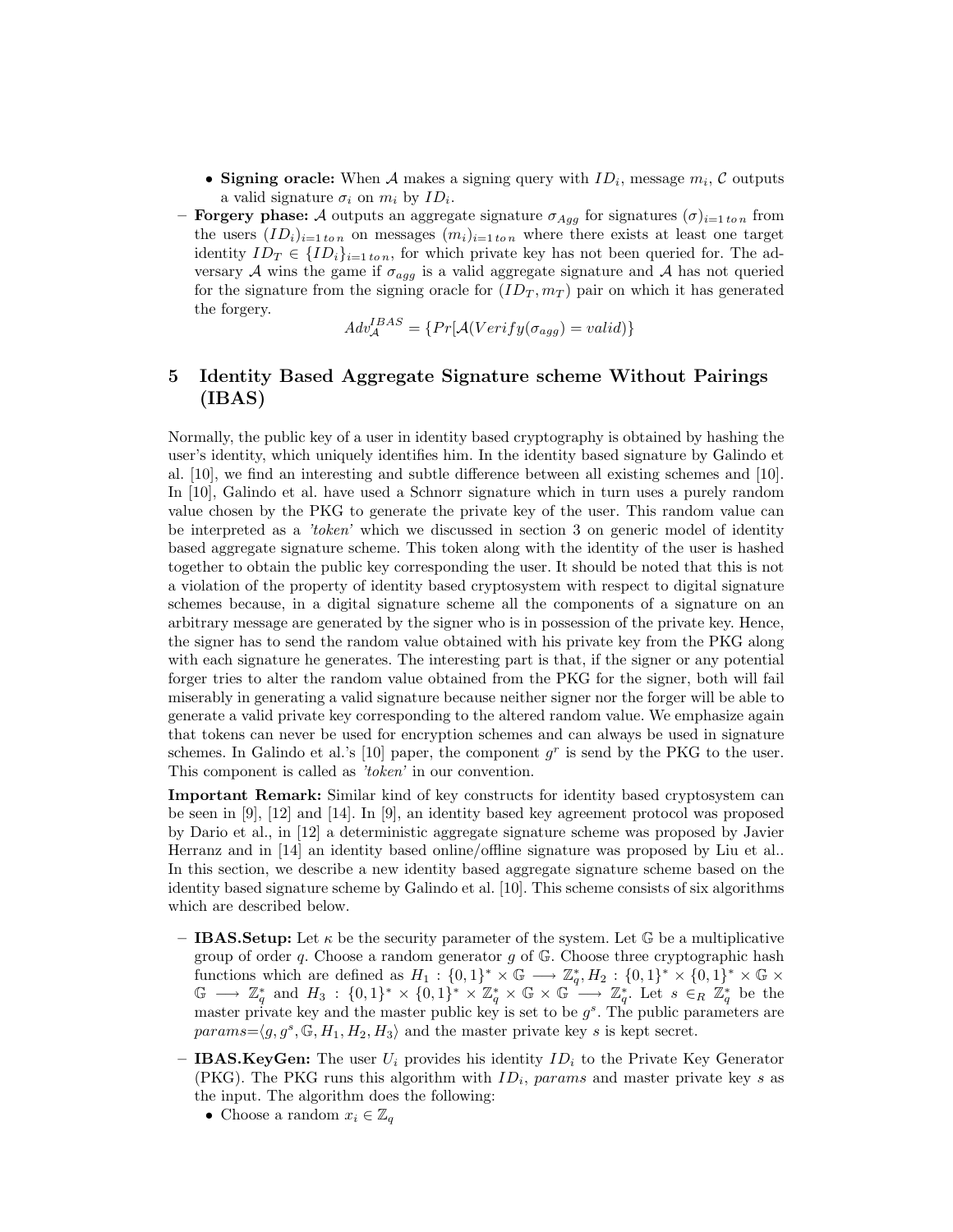- Computes  $X_i = g^{x_i}$  and  $q_i = H_1(ID_i, X_i) \mod q$
- Computes  $d_i = (x_i + sq_i) \mod q$
- Outputs  $\langle q_i, X_i, d_i \rangle$

The PKG sends  $\langle q_i, X_i, d_i \rangle$  securely to the user  $U_i$ . The user  $U_i$  keeps the  $d_i$  as secret and  $\langle q_i, X_i \rangle$  as public. Here  $X_i$  is called the token.

**Remark:** It is to be noted that the private key  $d_i$  is a Schnorr signature on the identity  $ID_i$  and thus a user who is capable of producing another private key  $d_i$  for the same identity  $ID_i$  or a private key  $d''_i$  for an arbitrary identity  $ID''_i$  can effectively forge the underlying Schnorr signature. As a consequence, the private key generated by the PKG is secure and cannot be generated by any user by altering the token value, unless he knows the master private key s. Therefore, we do not consider token as a separate entity for the formal proof of unforgeability of our scheme.

- IBAS. Sign: The user  $U_i$  who wishes to sign a message  $m_i$  gives his  $ID_i$ , private key  $d_i$  and params as input to this algorithm. The algorithm does the following to generate the signature:
	- Chooses a random  $r_i \in \mathbb{Z}_q$ .
	- Computes  $W_i = g^{r_i}$
	- Generates  $h_{1i} = H_2(m_i, ID_i, W_i, X_i)$
	- Generates  $h_{2i} = H_3(m_i, ID_i, h_{1i}, W_i, X_i)$
	- Computes  $v_i = (r_i h_{1i} + h_{2i} d_i) \mod q$

• Outputs  $\langle X_i, v_i, h_{1i}, h_{2i} \rangle$  as the signature of  $ID_i$  on message  $m_i$ .

**Remark:** Note that the token value  $X_i$  is also a component of the signature. Thus, the verifier need to know only the identity of the signer to perform verification.

- IBAS. Verify: Any user can run this verification algorithm. The user provides  $\langle X_i, v_i, h_{1i}, h_{2i} \rangle$ ,  $ID_i$ ,  $m_i$  and params as input to this algorithm. The verification is done as follows:
	- Compute  $q_i = H_1(ID_i, X_i)$
	- Compute  $\overline{W_i} =$  $\int g^{v_i}$  $(X_i(g^s)^{q_i})^{h_{2i}}$  $\setminus^{h_{1i}^{-1}}$
	- Check whether:  $h_{1i} = H_2(m_i, ID_i, \overline{W}_i, X_i)$  and

$$
h_{2i} \stackrel{?}{=} H_3(m_i, ID_i, h_{1i}, \overline{W}_i, X_i)
$$

• Output "Valid" if both the verifications pass, else output "Invalid".

Correctness of the computation of  $\overline{W}_i$ :

$$
RHS = \left(\frac{g^{v_i}}{(X_i(g^s)^{q_i})^{h_{2i}}}\right)^{h_{1i}^{-1}} = \left(\frac{g^{(r_i h_{1i} + h_{2i}d_i)}}{(X_i(g^s)^{q_i})^{h_{2i}}}\right)^{h_{1i}^{-1}} = \left(\frac{g^{(r_i h_{1i} + h_{2i}(x_i + sq_i))}}{(X_i(g^s)^{q_i})^{h_{2i}}}\right)^{h_{1i}^{-1}}
$$

$$
= \left(\frac{g^{r_i h_{1i}}g^{(x_i + sq_i)h_{2i}}}{(X_i(g^s)^{q_i})^{h_{2i}}}\right)^{h_{1i}^{-1}} = \left(\frac{g^{r_i h_{1i}}(X_i(g^s)^{q_i})^{h_{2i}}}{(X_i(g^s)^{q_i})^{h_{2i}}}\right)^{h_{1i}^{-1}}
$$

$$
= (g^{r_i h_{1i}})^{h_{1i}^{-1}} = g^{r_i} = \overline{W}_i = LHS = W_i \text{ (as required)}
$$

This shows that the above verification check is valid and consistent. Note that the verification can be done by anyone as it involves only publicly known parameters such as  $v_i, W_i, h_{1i}, h_{2i}, g^s, X_i, q_i$ 

**– IBAS.** Aggregate: This algorithm takes as input a set of n signatures  $\{X_i, v_i, h_{1i}, h_{2i}\}_{i=1 \text{ to } n}$ and the corresponding identity, message pairs  $\langle ID_i, m_i \rangle$ , such that  $\forall i = 1$  to  $n \langle X_i, v_i, h_{1i}, h_{2i} \rangle$ is the signature on message  $m_i$  by  $ID_i$ . The aggregation is done as follows:

$$
v_{agg} = \sum_{i=1}^{n} v_i.
$$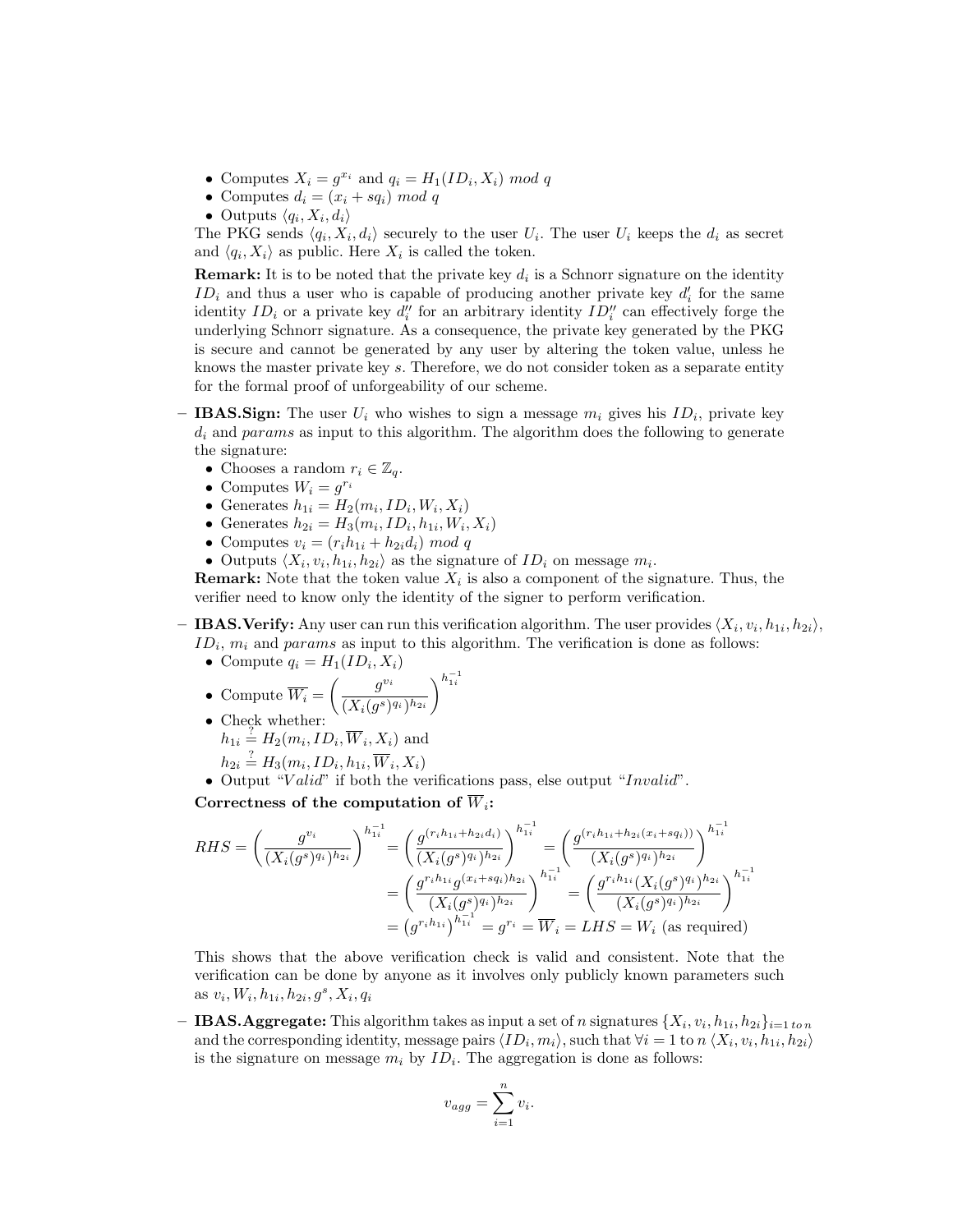The algorithm outputs the final aggregate signature  $\langle X_i, v_{agg}, h_{1i}, h_{2i} \rangle_{i=1 \text{ ton}}$  and the corresponding message identity pair  $\{m_i, ID_i\}_{i=1 \text{ to } n}$ .

**– IBAS.AggregateVerify:** This algorithm takes the aggregate signature  $\langle X_i, v_{agg}, h_{1i}, h_{2i} \rangle_{i=1 \text{ to } n}$ and the corresponding message identity pair  $\{m_i, ID_i\}_{i=1 \text{ to } n}$  and performs the following to verify the aggregate signature:

- For  $i = 1$  to n, compute  $q_i = H_1(ID_i, X_i)$
- For  $i = 1$  to n, compute  $\overline{W_i} =$  $\int g^{v_i}$  $(X_i(g^s)^{q_i})^{h_{2i}}$  $\setminus^{h_{1i}^{-1}}$
- For  $i = 1$  to  $n_i$  check whether: Compute  $h_{1i} \stackrel{?}{=} H_2(m_i, ID_i, W_i, X_i)$  and Compute  $h_{2i} \stackrel{?}{=} H_3(m_i, ID_i, h_{1i}, W_i, X_i)$
- Check whether  $g^{v_{agg}} \stackrel{?}{=} \prod_{j=1}^{n}$  $\prod_{i=1}^n (\overline{W}_i)^{h_{1i}} \cdot \prod_{i=1}^n$  $\prod_{i=1}^n (X_i)^{h_{2i}} \cdot (g^s)^{\sum_{i=1}^n q_i h_{2i}}$ . If all the above checks hold good, output "Valid" else output "Invalid".

Correctness of the IBAS.AggregateVerify algorithm:

$$
LHS = g^{v_{agg}} = g^{\sum_{i=1}^{n} r_i h_{1i} + \sum_{i=1}^{n} h_{2i} d_i} = g^{\sum_{i=1}^{n} r_i h_{1i}} \cdot g^{\sum_{i=1}^{n} h_{2i} d_i}
$$
  
= 
$$
\prod_{i=1}^{n} (g^{r_i})^{h_{1i}} \cdot g^{\sum_{i=1}^{n} h_{2i}(x_i + sq_i)} = \prod_{i=1}^{n} (\overline{W}_i)^{h_{1i}} \cdot \prod_{i=1}^{n} (X_i)^{h_{2i}} \cdot (g^s)^{\sum_{i=1}^{n} q_i h_{2i}} = RHS
$$

This shows that the aggregate verification test is correct and consistent.

## 6 Security Proof for IBAS

In this section, we prove the security of our identity based aggregate signature scheme (IBAS). We show that if a polynomial time bounded adversary exists who can break our scheme with non-negligible probability  $\epsilon^{'}$  then we will be able to solve the discrete logarithm problem with non-negligible probability  $\epsilon_0$ . We prove that our scheme is secure against existential forgery under adaptive chosen message and adaptive chosen identity attack. We also use the oracle replay attack technique and forking lemma [17] to prove the security of our scheme.

Theorem 1. *Our aggregate signature scheme IBAS is secure against existential forgery under adaptively chosen identity and adaptively chosen message attack, if there exists a*  $polynomially\ boundary\ (t, \epsilon^{'})\ accuracy\ A\ making\ q_{H_1},\ q_{H_2},\ q_{H_3}\ hash\ queries, \ q_S\ significantly\ for\ a\ single\ of\ the\ (t, \epsilon^{'})\ accuracy\ A\ making\ q_{H_1},\ q_{H_2},\ q_{H_3}\ has\ a\ average\ of\ a\ single\ of\ a\ single\ of\ a\ single\ of\ a\ single\ of\ a\ single\ of\ a\ single\ of\ a\ single\ of\ a\ single\ of\ a\ single\ of\ a\ single\ of\ a\ single\ of\ a\ single\ of\ a\ single\ of\ a\ single\ of\ a\ single\ of\ a\ single\ of\ a\ single\ of\ a\ single\ of\ a\ single\ of\$  $q$ *ueries* and  $q_E$  *extraction queries, who can break our scheme with a non-negligible advantage*  $\epsilon'$ , then there exists a DL solver  $\mathcal C$  with a non-negligible advantage,

$$
\epsilon_0 = \frac{1}{9} \cdot \frac{10(q_S + 1)(q_S + q_{H_3} + q_{H_2}) \cdot (1 - \frac{q_E}{q_{H_1}}) \cdot n}{2^{k+1}} \cdot \frac{1}{q_{H_1}} \epsilon
$$

and in polynomial time  $t_0$ .

*Proof.* The adversary  $\mathcal A$  in adaptive chosen message and adaptive chosen identity attack has access to all the hash oracles, the signing oracle and the key extract oracle. The Challenger C uses the forgery by A to solve the computational hard problem (DLP) with the help of oracle replay technique. C is given an instance of the DL problem i.e given  $g,h = g^x \in G$  for some unknown x, the discrete logarithm problem is to find x. The game between  $\mathcal C$  and  $\mathcal A$ is as follows: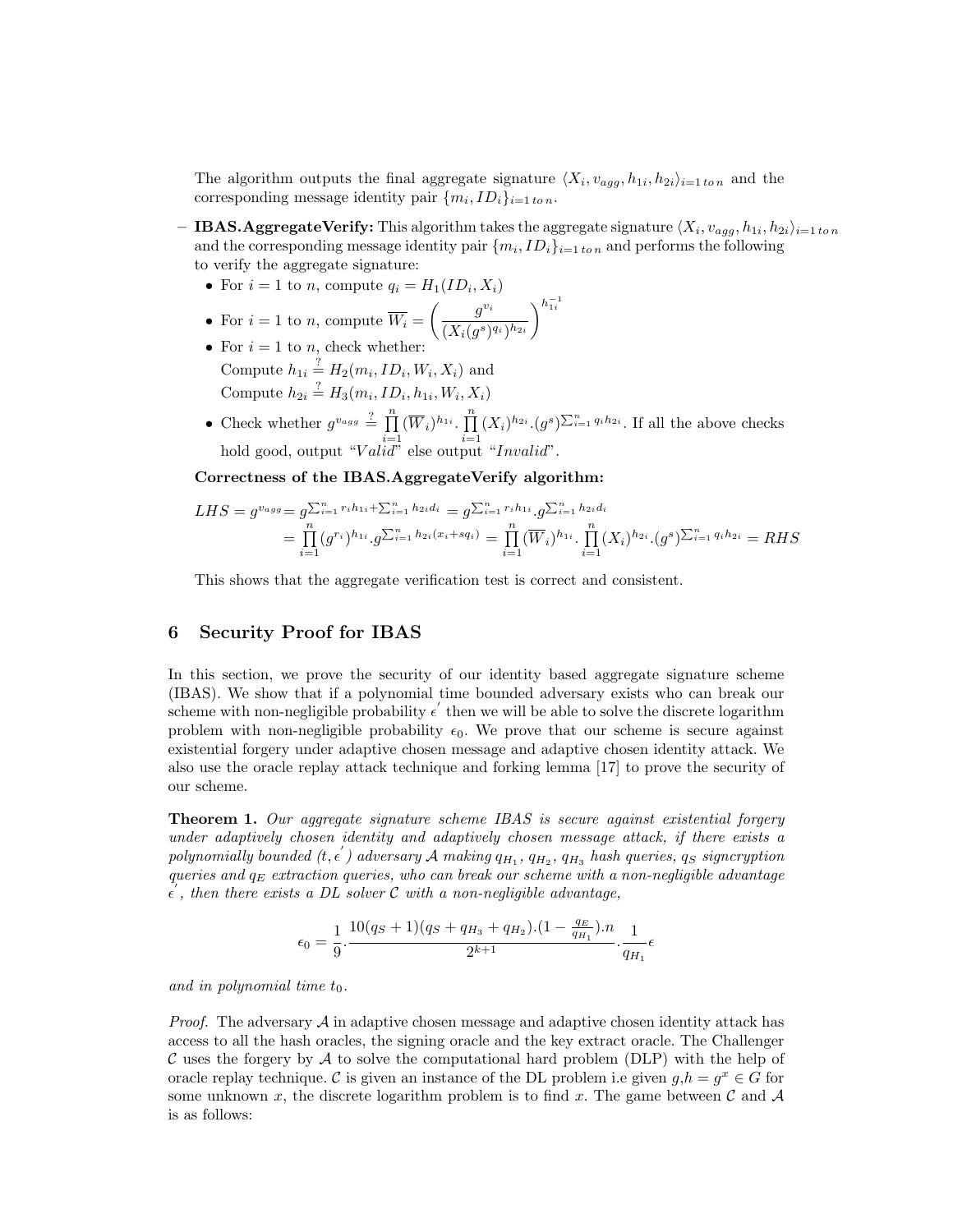- **Setup Phase:** C chooses a group  $\mathbb{G}$  and a generator g for the group  $\mathbb{G}$ . Then, C chooses a random  $s \in Z_q^*$  and calculates  $g^s$ . C has all the three hash oracles  $H_1, H_2, H_3$  under his control. So he gives the public parameters  $params = \langle g, g^s, H_1, H_2, H_3 \rangle$  to the adversary and keeps the master secret s to himself.
- **Training Phase:** A can ask for different queries to C. C responds correspondingly to the various queries by A. Let  $q_E, q_{H_1}, q_{H_2}, q_{H_3}, q_S$  be the maximum number of queries the adversary  $A$  can query to key extract oracle, three hash oracles and the signing oracle respectively. The various queries are as follows:
	- $\mathcal{O}_{H_1}$ : There are two cases in this query.
		- ∗ A queries the  $H_1$  oracle with  $ID_i$ ,  $X_i$  as input,  $\mathcal C$  chooses a random  $q_i$  and returns it to A.
		- ∗ Sometimes A can query for the public key component corresponding to an identity  $ID_i$  since A might want to know the actual  $X_i$  corresponding to  $ID_i$ . When A queries  $ID_i$  as the  $i^{th}$  query, C does the following:
			- · If i=1, C sets  $ID_T = ID_i$  and  $X_i = h$ , where  $h = g^x$ , x is unknown and h is the part of the Discrete logarithm problem that  $C$  wants to solve. Then  $C$ stores  $\langle \perp, q_i, ID_i \rangle$  in  $LH_1$  list.
			- If  $i \neq 1$ , choose a random  $x_i, q_i \in Z_q^*$ , set  $X_i = g^{x_i}$ , returns  $\langle q_i, X_i \rangle$  to the user such that  $q_i = H_1(ID_i, X_i)$  and store  $\langle x_i, q_i, ID_i \rangle$  in  $LH_1$  list.

 $\mathcal C$  sets the first identity queried by  $\mathcal A$  for the public key component, as the target identity  $ID_T$  and it responds accordingly to A. A will not know which identity is set as the target identity because  $A$  does not know the strategy for selecting the target identity. A should have asked for at least one query of this kind since  $A$ has to to know the public parameter  $X_i$  of a particular  $ID_i$ . The only other way for A to know the  $X_i$  corresponding to  $ID_i$  is through the private key extract queries. Let the maximum number of queries of this kind to  $H_1$  oracle be  $q_{H_1}^*$ .

- $\mathcal{O}_{Extract}$ : When A queries for private key of  $ID_i$ , C does the following:
	- $\ast$  C checks the  $LH_1$  list.
	- ∗ If the entry corresponding to  $ID_i$  in  $LH_1$  is of the form  $\langle x_i, q_i, ID_i \rangle$ , then C sets  $d_i = x_i + sq_i$  and returns  $d_i$  to A.
	- $∗$  If the tuple corresponding to  $ID_i$  in  $LH_1$  is of the form  $\langle \perp, q_i, ID_i \rangle$ , then C knows that  $ID_i$  is the target identity and then  $C$  aborts.
- $\mathcal{O}_{H_2}$ : When A queries for the hash of  $\langle ID_i, m_i, W_i \rangle$ , C checks the  $LH_2$  list. If the tuple is already present it returns  $h_{1i}$  to A else C chooses a random  $h_{1i}$  and returns  $h_{1i}$  to A and stores  $\langle h_{1i}, W_i, ID_i, m_i \rangle$  in the  $LH_2$  list.
- $\mathcal{O}_{H_3}$ : When A queries for the hash of  $\langle ID_i, m_i, W_i, h_{1i} \rangle$ , C checks the  $LH_3$  list. If the tuple is already present then it returns  $h_{2i}$  to A else C chooses a random  $h_{2i}$  and returns  $h_{2i}$  to A and stores  $\langle h_{2i}, W_i, ID_i, m_i, h_{1i} \rangle$  in the  $LH_3$  list.
- $\mathcal{O}_{Sign}$ : When A requests for the signature on  $m_i$  by  $ID_i$ , C does the following:  $∗$  If  $ID_i ≠ ID_T$  then C knows the private key of  $ID_i$  and can generate the signature as per the sign algorithm in the scheme and return  $\langle X_i, v_i, h_{1i}, h_{2i} \rangle$  as the signature of  $ID_i$  on  $m_i$ . It also updates all the hashing lists correspondingly.
	- ∗ If  $ID_i = ID_T$  then C does the following:
		- · Chooses a random  $h_{1i}, h_{2i}, v_i \in Z_q^*$ .
		- · Sets  $v_i = v_i$ .
		- Sets  $W_i = (X_T^{-h_2 i} \cdot g^{-s \cdot q_T h_2 i} \cdot g^{v_i})^{\frac{1}{h_{1i}}}$ .
		- · Updates the lists  $LH_2$  and  $LH_3$  with the corresponding tuples  $\langle h_{1i}, W_i, ID_i, m_i \rangle$ and  $\langle h_{2i}, W_i, ID_i, m_i, h_{1i} \rangle$  respectively. If any entry in the list  $LH_2$  or  $LH_3$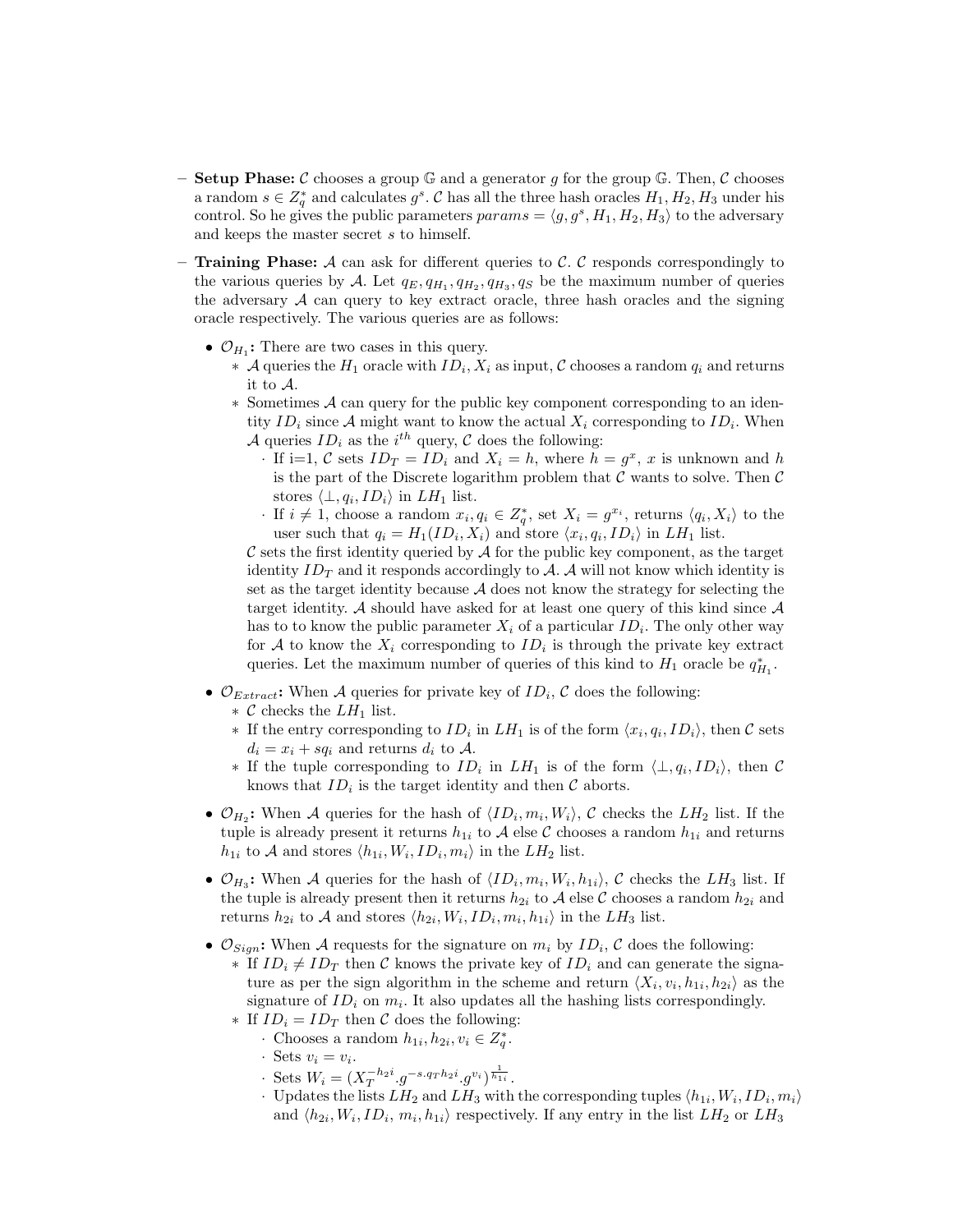is identical to the tuples generated (i.e.  $\langle h_{1i}, W_i, ID_i, m_i \rangle$  and  $\langle h_{2i}, W_i, ID_i,$  $m_i, h_{1i}$  respectively), chooses a different  $v_i, h_{1i}, h_{2i}$  and repeat the above process.

· Return  $\langle X_i, v_i, h_{1i}, h_{2i} \rangle$  to A as signature on  $m_i$  by  $ID_i$ Although the signature  $\langle X_i, v_i, h_{1i}, h_{2i} \rangle$  was not generated using the actual signing algorithm. The signature generated is valid due to the following fact:  $(X_T)^{h_{2i}}.(W_i)^{h_{1i}}.(g^s)^{q_T \cdot h_{1i}} = (X_T)^{h_{2i}}.((X_T^{-h_{2i}}.g^{-s.q_Th_{2i}}.g^{v_i})^{\frac{1}{h_{1i}}})^{h_{1i}}.(g^s)^{q_T \cdot h_{1i}}$ 

$$
\begin{aligned} \mathcal{A}(g^s)^{q_T.n_{1i}} &= (X_T)^{n_{2i}} \cdot ((X_T^{n_{2i}} \cdot g^{-s \cdot q_T n_{2i}} \cdot g^{v_i})^{h_{1i}})^{n_{1i}} \cdot (g^s)^{q_T.n_{1i}} \\ &= (X_T)^{h_{2i}} \cdot (X_T^{-h_{2i}}) \cdot g^{-s \cdot q_T h_{2i}} \cdot (g^s)^{q_T.n_{1i}} \cdot g^{v_i} \\ &= g^{v_i} \end{aligned}
$$

This shows that  $\langle X_i, v_i, h_{1i}, h_{2i} \rangle$  will convince A as a valid signature. There is no need to provide an aggregate oracle since the user can query the signing oracle repeatedly and do the aggregation himself.

– **Forgery Phase:** The adversary  $A$  after issuing all the queries finally generates an aggregate signature  $\langle X_1, \ldots, X_n, v_{agg}, W_1, \ldots, W_n \rangle$  on messages  $\{m_i\}_{i=1 \text{ to } n}$  by users with identities  $\{ID_i\}_{i=1 \text{ to } n}$  such that  $ID_i$  has signed message  $m_i$ . A wins the game if it is a valid aggregate signature and there is at least one signer  $ID_k$  where  $k \in \{1 \dots n\}$  where  $ID_k = ID_T$  and A has not asked for a signature query on the corresponding  $\langle ID_k, m_k \rangle$ pair to the  $\mathcal{O}_{Sign}$  oracle (i.e it is not a trivial forgery). The adversary A will be able to do this forgery with a probability of  $\epsilon'$  which is expressed as follows:

Let  $\epsilon$  the advantage of the adversary breaking the scheme in existential forgery under chosen target identity and adaptive chosen message. The places where the algorithm can abort are

• In extract case if the adversary asks for the extract query for the  $ID<sub>T</sub>$  then the algorithm aborts.  $q_E$  is the maximum number of extract queries which the adversary can ask. Then the probability that he has not asked for any extract query for  $ID_T$ is

$$
Pr[q_E(ID_i) \neq ID_T] = 1 - \frac{q_E}{q_{H_1}^*}
$$
\n(1)

where  $q_{H_1}^*$  is the maximum number of  $H_1$  of type 2 allowed for the adversary.

• After the forgery the algorithm may abort if the adversary has not used  $ID_T$  as one of the identities of the signers or if A has used a  $m_i$  for the signature of  $ID_T$ for which it has already asked the signing query. The probability that  $A$  produces a valid forgery is

 $Pr[ID_i = ID_T$  for some  $i = 1, ..., n$  and  $ID_i \neq ID_T \forall j = 1$  to  $n \ j \neq i] = \frac{n}{2 \cdot q_{H_1}^*}$ 

Combining the two probabilities we get the advantage of the adversary breaking our scheme in adaptive chosen message and adaptive chosen identity attack is given by

$$
\epsilon' = \epsilon \cdot (1 - \frac{q_E}{q_{H_1}^*}) \frac{n}{2 \cdot q_{H_1}^*}
$$
\n(2)

A will be able to produce a valid signature without knowing the secret key of the signer with probability

$$
\epsilon = \frac{10(q_S+1)(q_S+q_{H_3}+q_{H_2})}{2^{\kappa}}.
$$

as shown in [17]. Our signature scheme has parameters similar to those used in [17]. The  $W_i$  component in our signature is a randomness component corresponding to  $\sigma_1$  in [17]. We use the randomness in our hash  $H_2$  and  $H_3$ . The signature component  $v_i$  is analogous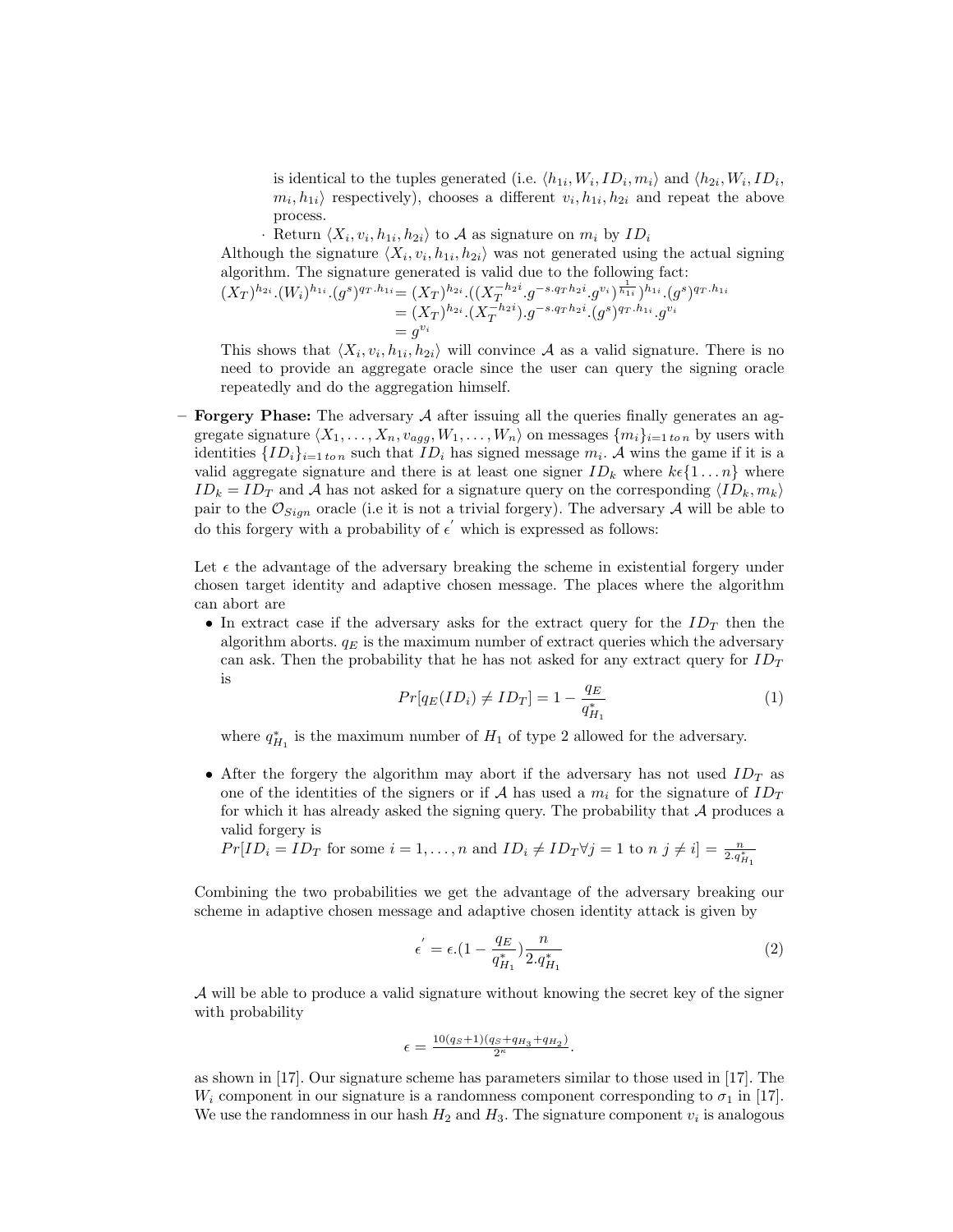to  $\sigma_2$  in [17] which uses both the hash values and randomness. Since the construct has similar components as pointed out by Pointcheval we can use forking lemma in our proof. By using forking lemma C plays again with A with same random tape and  $H_2$ oracle but different  $H_3$  oracle. Then with a probability  $\epsilon'' \geq \frac{1}{9}$ , the adversary will be able to produce another valid aggregate signature for the set of users. That aggregate signature will be of the form  $\langle X_1, \ldots, X_n, v'_{agg}, W_1, \ldots, W_n \rangle$  where all  $W_i$ 's are same as previous signature.  $\mathcal C$  using the two valid aggregate signatures does the following:

$$
v_{agg} = \sum_{i=1}^{n} r_i h_{1i} + \sum_{i=1}^{n} d_i h_{2i}
$$
  
\n
$$
v_{agg}' = \sum_{i=1}^{n} r_i h_{1i} + \sum_{i=1}^{n} d_i h_{2i}'
$$
  
\n
$$
v_{agg} - v_{agg}' = \sum_{i=1}^{n} d_i (h_{2i} - h_{2i}')
$$
  
\n
$$
v_{agg} - v_{agg}' - \sum_{i=1}^{n} d_i (h_{2i} - h_{21}') = d_T (h_{2T} - h_{2T}')
$$

C knows all the private keys other than the target identity's private key. C also know all the hash values. Thus by dividing the final equation by  $(h_{2r} - h'_{2i}) C$  get  $d_T$ . But C knows that  $d_T = x_T + sq_T$ . Thus the value of  $x_T + sq_T$  is determined above. C know s and  $q_T$ . Thus from the computed value of  $x_T + sq_T$ , if C subtracts  $sq_T$ , C can find the value of  $x<sub>T</sub>$  which is the solution for the given instance of the discrete logarithm problem, since  $x_T = x$  as per definition.

The total probability by which the challenger will be able to solve the Discrete logarithm problem is given by

$$
\epsilon_0 = \frac{10(q_S + 1)(q_S + q_{H_3} + q_{H_2})}{2^{\kappa}} \cdot \left(1 - \frac{q_E}{q_{H_1}^*}\right) \frac{n}{2 \cdot q_{H_1}^*} \frac{1}{9} \tag{3}
$$

$$
=\frac{10(q_S+1)(q_S+q_{H_3}+q_{H_2}).(1-\frac{q_E}{q_{H_1}^*}).n}{2.q_{H_1}^* .9.2^{\kappa}}
$$
\n(4)

$$
=\frac{1}{9}\cdot\frac{10(q_S+1)(q_S+q_{H_3}+q_{H_2})\cdot(1-\frac{q_E}{q_{H_1}^*})\cdot n}{2^{\kappa+1}}\cdot\frac{1}{q_{H_1}^*} \tag{5}
$$

Hence we have proved that if a polynomial time bounded adversary exists who can break our scheme with a non-negligible probability  $\epsilon_0$  then C can solve the discrete logarithm problem with non-negligible probability as shown. Thus our scheme is secure against existential forgery under adaptive chosen message and adaptive chosen identity attack.  $\Box$ 

### 7 Efficiency Comparison:

In this section we compare the efficiency of our schemes with few existing schemes. We also give some remarks on the efficiency and merits of our schemes over others.

### Few Remarks:

- In [11] all the signers have to agree upon a common value  $\omega$  in order to produce a valid aggregate signature. That will increase the communication complexity. Further weakness of [11] are explained in the appendix.
- Jing Xu et al. [21] achieve partial aggregation and also requires linear number of pairings.
- Javier Herranz [12] also achieves partial aggregation and more over the scheme uses linear number of pairing computations during verification.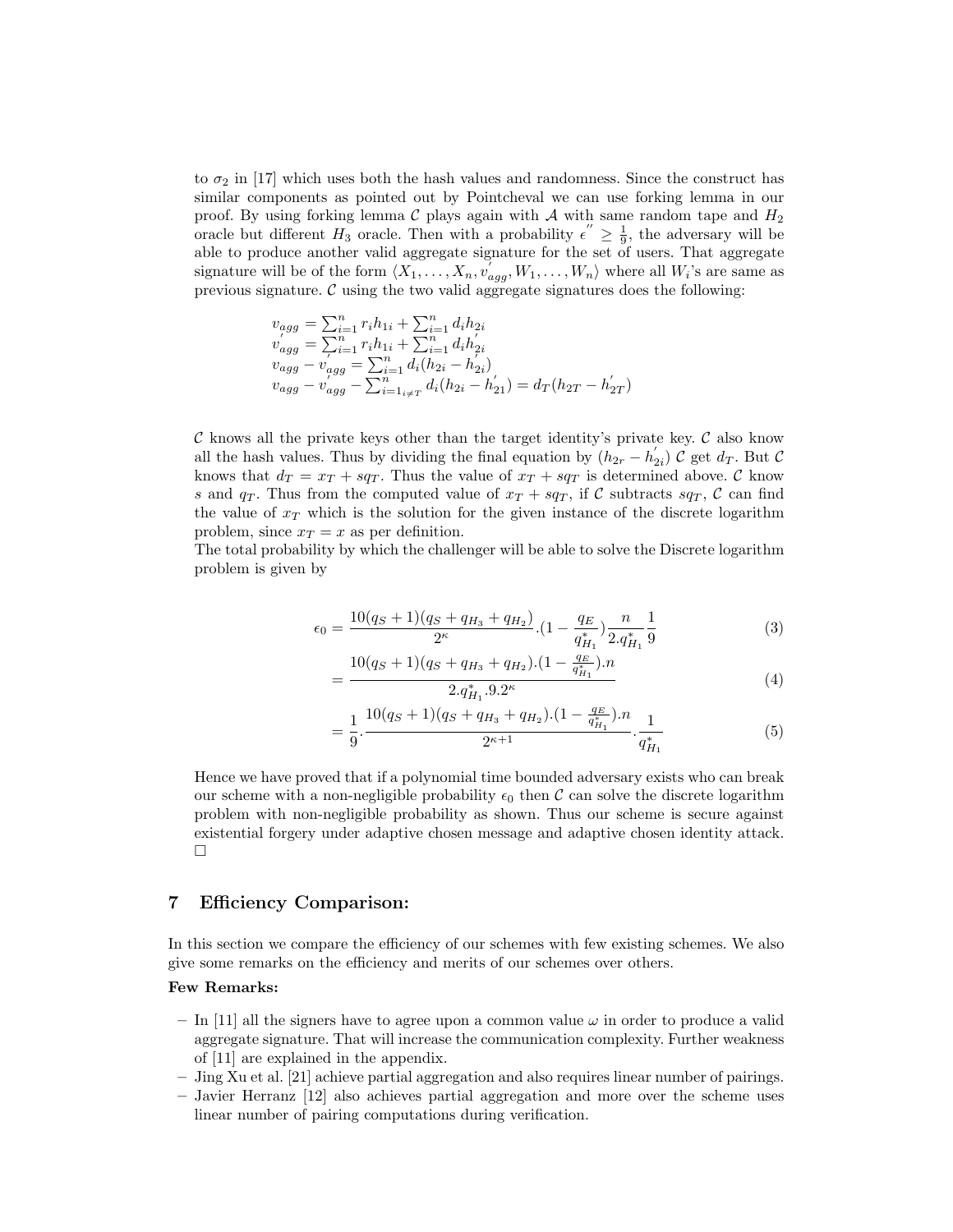| Scheme                | Per Signature |        | Agg Verification |   |                             | Agg Signature Size for                                                      | Remark                            |
|-----------------------|---------------|--------|------------------|---|-----------------------------|-----------------------------------------------------------------------------|-----------------------------------|
|                       | Exp           | Pt.Mul |                  |   |                             | $\overline{\text{Exp} \text{Pt.Mul} \text{Pairing} }t$ users & n Signatures |                                   |
| Gentry et al. [11]    |               | 3      |                  | n | 3                           | 2  G                                                                        | Appendix-A                        |
| Jing Xu et al. $[21]$ |               | 2      |                  |   | $n+2$                       | $(n+1)  \mathbb{G}  $                                                       | $n$ BP + Long                     |
|                       |               |        |                  |   |                             |                                                                             | Signatures                        |
| Javier Herranz [12]   |               |        | n                |   | n                           | $t  \mathbb{G}   + 1  \mathbb{G}  $                                         | $n$ BP                            |
| Cheng et al. [8]      | -             | 3      | -                | n | $\mathcal{D}_{\mathcal{L}}$ | 2  G                                                                        | 2 Rounds                          |
| Our scheme IBAS       |               |        | $ 6n+2 $         |   |                             | $(t)  \mathbb{G}  +$                                                        | $\overline{P}$ No BP + Relatively |
|                       |               |        |                  |   |                             | $(2n+1)  \mathbb{Z}_{q}^{*}  $                                              | Short Signatures $+$              |
|                       |               |        |                  |   |                             |                                                                             | 1 Round                           |
|                       |               |        |                  |   |                             |                                                                             |                                   |

Table 1. Comparing various aggregate signature schemes

LEGEND:  $||\mathbb{G}||$  - Size of one group element,  $||\mathbb{Z}_q^*||$  - Size of one  $\mathbb{Z}_q^*$  element.

- In Cheng et al. [8] scheme achieves full aggregation and also seems efficient. But in this scheme all the signers have to broadcast their respective randomness to other signers so that all agree upon a common randomness finally. This broadcast technique increases the communication complexity enormously and also it is rather like threshold signature and not like a pure aggregate signature.
- It has to be taken into account that the signing part is for each signer. So if  $n$  signers are signing the complexity in signing part will be multiplied by  $n$ .
- Our scheme IBAS achieves only partial aggregation but does verification without any pairing operation making it the most efficient scheme of all the above. We used a light weight schnorr based signature as proposed by Galindo et al. [10] which is highly efficient and practically implementable.

### 8 Conclusion

In this paper, we have considered an identity based signature in which the private key for a user is a Schnorr signature on his identity. This private key is generated by the PKG. Besides, the PKG sends a random *'token'* to every user along with his private key. This token cannot be altered by the user and the token can never be used in any identity based encryption scheme. Since, for encryption schemes, only identities are used as public keys. The presence of tokens in the scheme is not a violation to the definition of identity based scheme. However, the concept of *'token'* can be cleverly deployed to avoid all pairing based computations in aggregate signature schemes. We have demonstrated that Galindo et al's [10] signature scheme which uses the concept of *'tokens'* can be used to design an aggregate signature scheme without pairing.

We have addressed the open problem posed by Hwang et al. in [13], which is to design an identity based aggregate signature scheme where the signers need not have to agree on a fresh nonce in advance and do not require a common nonce. Thus an identity based aggregate signature scheme in a non-interactive environment. We have proposed an identity based aggregate signature schemes which uses a variant of schnorr signature, with no pairing operation, which is the first aggregate scheme without pairing, achieves partial aggregation and satisfies the afore mentioned property. We have formally proved the security of the scheme in the random oracle model.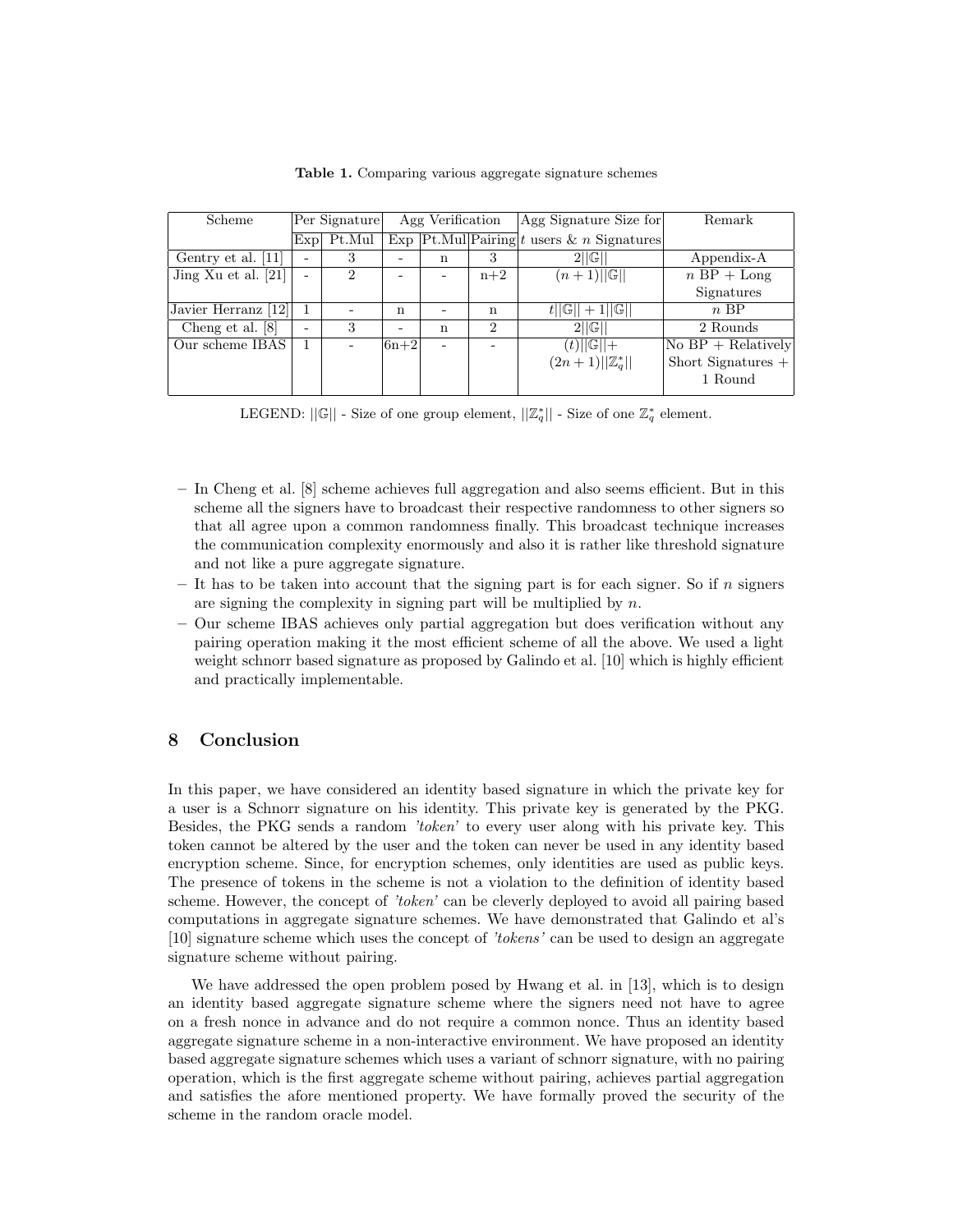### References

- 1. Ali Bagherzandi and Stanislaw Jarecki. Identity-based aggregate and multi-signature schemes based on rsa. In *Public Key Cryptography - PKC 2010*, volume 6056 of *Lecture Notes in Computer Science*, pages 480–498. Springer, 2010.
- 2. Mihir Bellare, Chanathip Namprempre, and Gregory Neven. Unrestricted aggregate signatures. In *Automata, Languages and Programming, 34th International Colloquium, ICALP 2007*, volume 4596 of *Lecture Notes in Computer Science*, pages 411–422. Springer, 2007.
- 3. Alexandra Boldyreva, Craig Gentry, Adam O'Neill, and Dae Hyun Yum. Ordered multisignatures and identity-based sequential aggregate signatures, with applications to secure routing. In *ACM Conference on Computer and Communications Security, CCS 2007*, pages 276–285. ACM, 2007.
- 4. Alexandra Boldyreva, Craig Gentry, Adam O'Neill, and Dae Hyun Yum. Ordered multisignatures and identity-based sequential aggregate signatures, with applications to secure routing. Cryptology ePrint Archive, Report 2007/438, 2007, Revised on 21-Feb-2010. http://eprint.iacr.org/.
- 5. Alexandra Boldyreva, Craig Gentry, Adam O'Neill, and Dae Hyun Yum. New multiparty signature schemes for network routing applications. *ACM Transactions on Information and System Security (TISSEC)*, vol.12(no.1):1–39, 2008.
- 6. Dan Boneh. Bls short digital signatures. In *Encyclopedia of Cryptography and Security*. Springer, 2005.
- 7. Dan Boneh, Craig Gentry, Ben Lynn, and Hovav Shacham. Aggregate and verifiably encrypted signatures from bilinear maps. In *Advances in Cryptology - EUROCRYPT 2003*, volume 2656 of *Lecture Notes in Computer Science*, pages 416–432. Springer, 2003.
- 8. Xiangguo Cheng, Jingmei Liu, and Xinmei Wang. Identity-based aggregate and verifiably encrypted signatures from bilinear pairing. In *Computational Science and Its Applications - ICCSA 2005,*, volume 3483 of *Lecture Notes in Computer Science*, pages 1046–1054. Springer, 2005.
- 9. Dario Fiore and Rosario Gennaro. Making the diffie-hellman protocol identity-based. Cryptology ePrint Archive, Report 2009/174, 2009. http://eprint.iacr.org/ (An extended abstract of this paper appears in the proceedings of CT-RSA 2010).
- 10. David Galindo and F. D. Garcia. A schnorr-like lightweight identity-based signature scheme. In *In Proceedings of 2nd African International Conference on Cryptology, AfricaCrypt 2009*, Lecture Notes in Computer Science 5580, pages 135–148, 2009.
- 11. Craig Gentry and Zulfikar Ramzan. Identity-based aggregate signatures. In *Public Key Cryptography - PKC 2006*, volume 3958 of *Lecture Notes in Computer Science*, pages 257–273. Springer, 2006.
- 12. Javier Herranz. Deterministic identity-based signatures for partial aggregation. *The Computer Journal*, vol-49(no-3):322–330, 2006.
- 13. Jung Yeon Hwang, Dong Hoon Lee, and Moti Yung. Universal forgery of the identity-based sequential aggregate signature scheme. In *Computer and Communications Security, ASIACCS 2009*, pages 157–160. ACM, 2009.
- 14. Joseph K. Liu, Joonsang Baek, Jianying Zhou, Yanjiang Yang, and Jun Wen Wong. Efficient online/offline identity-based signature for wireless sensor network. Cryptology ePrint Archive, Report 2010/003, 2010. http://eprint.iacr.org/.
- 15. Steve Lu, Rafail Ostrovsky, Amit Sahai, Hovav Shacham, and Brent Waters. Sequential aggregate signatures and multisignatures without random oracles. In *Advances in Cryptology - EUROCRYPT 2006*, volume 4004 of *Lecture Notes in Computer Science*, pages 465–485. Springer, 2006.
- 16. Gregory Neven. Efficient sequential aggregate signed data. In *Advances in Cryptology - EU-ROCRYPT 2008*, volume 4965 of *Lecture Notes in Computer Science*, pages 52–69. Springer, 2008.
- 17. David Pointcheval and Jacques Stern. Security arguments for digital signatures and blind signatures. *Journal of Cryptology*, vol-13(no-3):361–396, 2000.
- 18. S.Sharmila Deva Selvi, S.Sree Vivek, J.Shriram, S.Kalaivani, and C.Pandu Rangan. Security analysis of aggregate signature and batch verification signature schemes. Cryptology ePrint Archive, Report 2009/290, 2009. http://eprint.iacr.org/.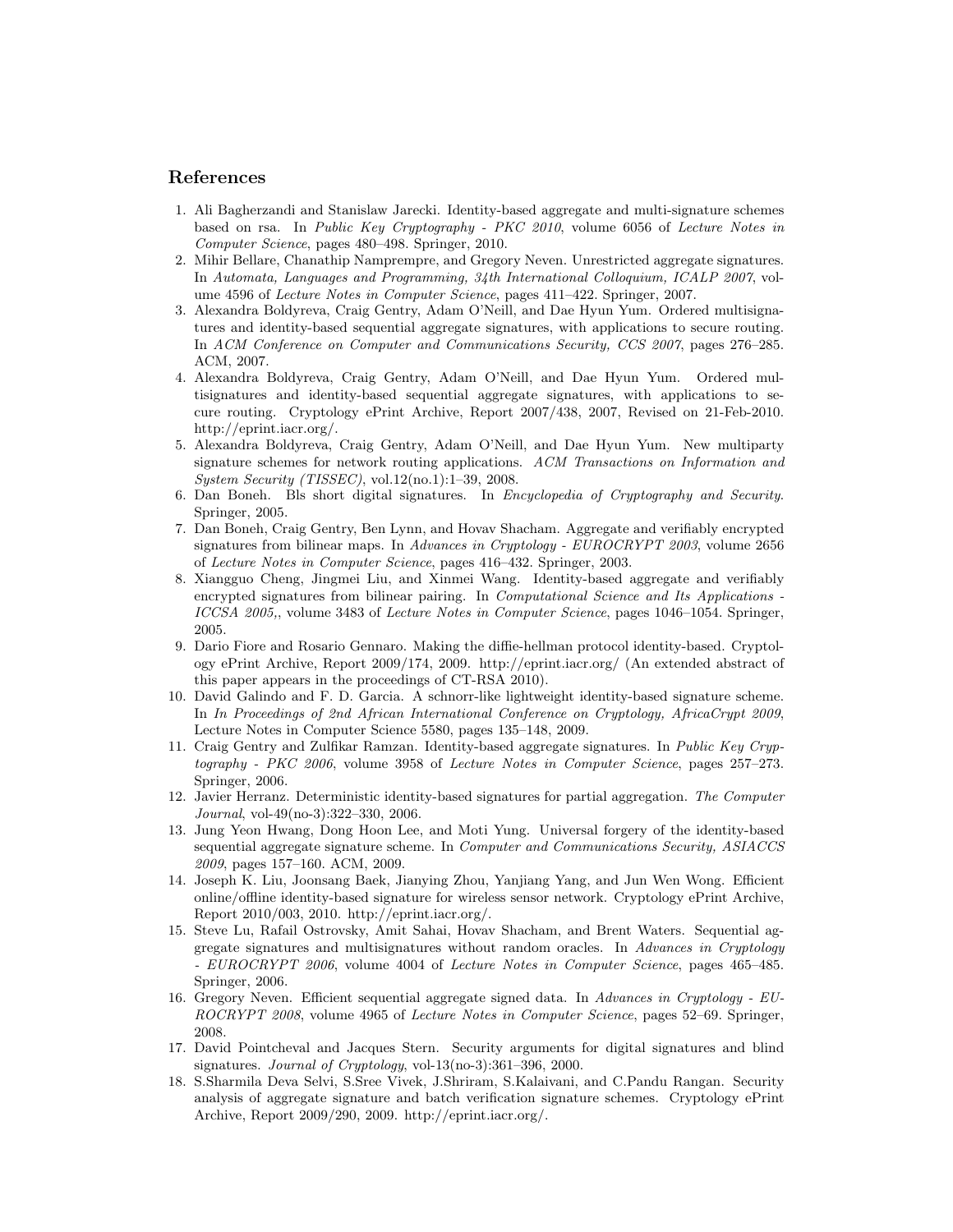- 19. Zhu Wang, Huiyan Chen, Ding feng Ye, and Qian Wu. Practical identity-based aggregate signature scheme from bilinear maps. *Journal of Shangai Jiatong University*, vol-13(no-6):684– 687, 2008.
- 20. Yiling Wen and Jianfeng Ma. An aggregate signature scheme with constant pairing operations. In *International Conference on Computer Science and Software Engineering, CSSE 2008*, pages 830–833. IEEE Computer Society, 2008.
- 21. Jing Xu, Zhenfeng Zhang, and Dengguo Feng. Id-based aggregate signatures from bilinear pairings. In *Cryptology and Network Security, CANS-2005*, volume 3810 of *Lecture Notes in Computer Science*, pages 110–119. Springer, 2005.

### *APPENDIX-A:*

In this section, we show the various weaknesses of [11]. Though it is claimed to be currently the most efficient scheme it has the following weakness.

- 1. According to the scheme in [11], the signers have to store all the  $\omega$  they have used previously in a database in order to avoid the re-use of randomness. Every time the signer before signing needs to check whether the current  $\omega$  was not previously used for any signature generation on any message. This leads to increase in storage cost and checking cost, becoming a huge overhead.
- 2. Not only this, the common randomness  $\omega$  chosen by the first signer should satisfy the constraint that it was not used previously for signing any message by any o the other signers participating in the aggregation process. Even if  $n-1$  signers agree and  $n<sup>th</sup>$ signer disagrees then they have to run the protocol again by picking up a new  $\omega$  value. This accounts to a lot of wastage of time and network bandwidth.
- 3. Any signer, if he/she reuse a  $\omega$  value even once with or without his/her knowledge then universal forgery of their signature is possible. The universal forgery of signature is as follows:
	- Let  $\langle S_1, T_1 \rangle$  be a signature on  $m_1$  by ID using the value  $\omega$ .
	- Let  $\langle S_2, T_2 \rangle$  be a signature on  $m_2$  by ID using the same  $\omega$
	- The signature components is of the form

$$
S_1 = r_1 P_\omega + D_1 + c_1 D_2 \tag{6}
$$

$$
T_1 = r_1 P \tag{7}
$$

$$
S_2 = r_2 P_\omega + D_1 + c_2 D_2 \tag{8}
$$

$$
T_2 = r_2 P \tag{9}
$$

where  $r_1, r_2$  is unknown random numbers,  $P_\omega = H_2(\omega)$ ,  $c_1 = H_3(m_1, ID, \omega)$ ,  $c_2 =$  $H_3(m_2, ID, \omega).$ 

– Subtracting 6 from 8 we get

$$
S^* = (r_2 - r_1)P_\omega + (c_2 - c_1)D_2 \tag{10}
$$

Dividing by  $(c_2 - c_1)$  we get,  $S^{**} = \frac{r_2 - r_1}{c_2 - c_1} P_\omega + D_2$ 

- Compute a new hash value  $c_3 = H_3(m_3, ID, \omega)$  where  $m_3$  is some random message.
- Multiply  $S^{**}$  by  $c_3$  and we get  $S' = \frac{r_2 r_1}{c_2 c_1} c_3 P_\omega + c_3 D_2$